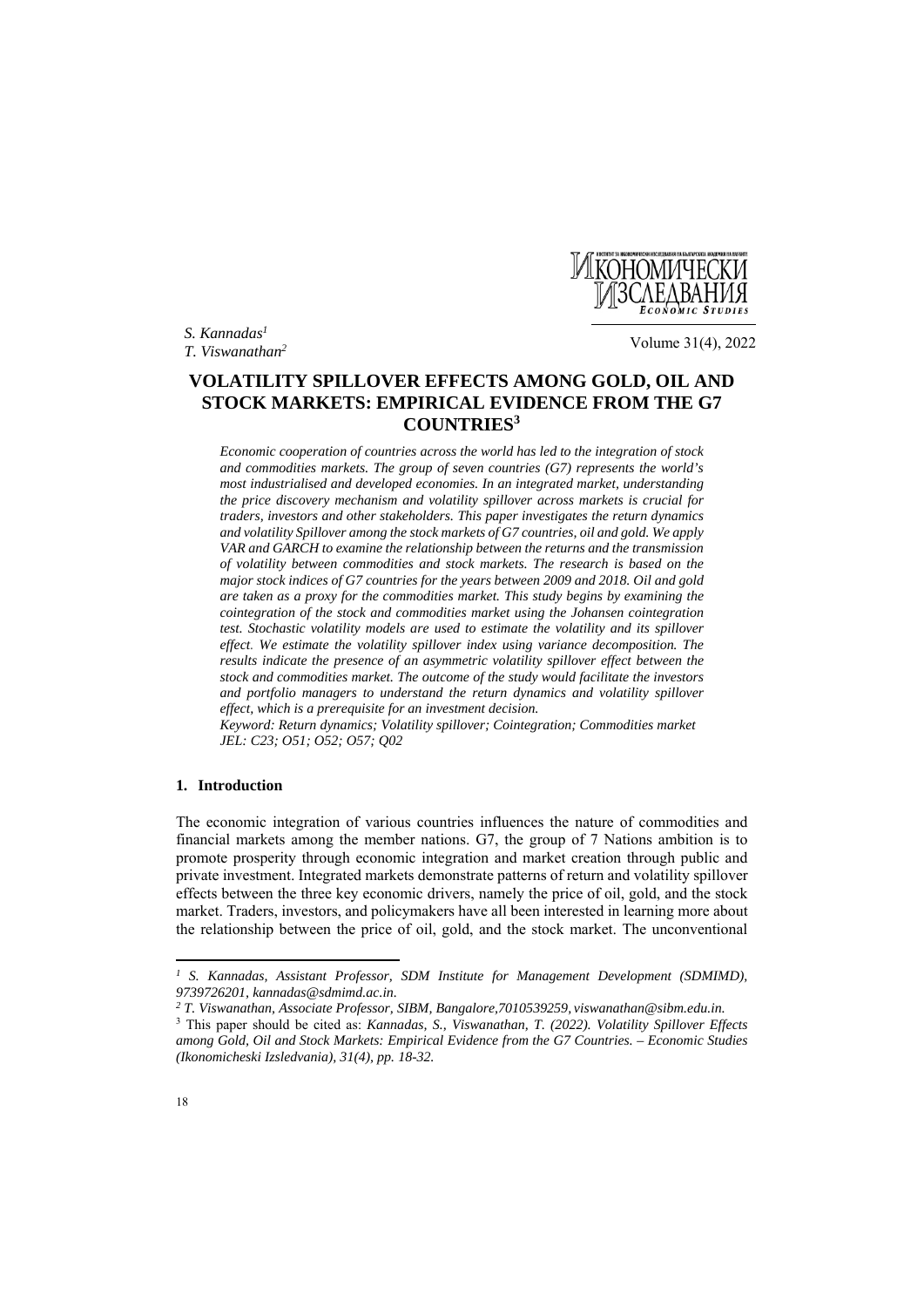wisdom says, the increase in oil price would increase the price of goods and services, therefore, making the consumer spend less on consumption. Vardar et al. (2018) found evidence of shock transmission and volatility spillover between stock and commodities markets from advanced and emerging markets. Furthermore, the gold and crude oil market are the main representatives of the large commodities market (Zhang, et al., 2010). Pandey (2018) investigated the spillover effect between oil and the stock markets of BRICS countries and found evidence of the spillover effect. Ashfaq et al. (2019) concluded the volatility spillover impact of world oil prices on leading Asian energy exporting and importing economies' stock returns. However, few research studies have found there is no significant correlation between oil price and stock price. For example, Hsiao-FenChang et al. (2013) in their study pronounced that the prices of crude oil, gold price and exchange rate remain considerably independent each other so the policy makers should consider separation of energy and financial policy. Andrea Pescatori (2008) studied the relationship between oil price and S&P 500 in 2008. Government levies taxes on gold and crude oil imports on the exchange rate. This will have a cascading effect on the economy of the country and will directly reflect in the stock market index (Jain, 2016). The results could be inferred in two perspectives. One is the period of study and the nature of economy. An increase in oil prices in the US would benefit the oil and shale gas companies and create more job opportunities in the oil sector. S&P500 stock market index congregates to the long-run level with a speed of daily adjustment by a contribution of oil, and gold price and their volatilities (Gokmenoglu, NegarFazlollahi, 2015). Higher oil prices, on the other hand, would drive up the cost of production and manufacturing across the board. The fast growth of international trade since the 1970s, as well as many industrialised countries' adoption of freely floating exchange rate regimes in 1973, marked a new age of rising exchange rate risk and volatility. The economic vulnerability of enterprises to exchange rate risks has increased, which is unsurprising. The increased volatility and excessive fluctuation of currency rates should induce stock markets to react. Because of the rising integration and deregulation of international financial markets in the 1980s, cross-border cash flows have been easier and faster; currency rates have also become more sensitive to stock market movements and global portfolio investments.

The fundamental theory presumes a direct relationship between oil price and corporate performance. A drop-in oil price means a lesser price of essential items, fuel and transportation costs which leaves more disposable income. According to Patel (2013) the gold price includes a few crucial information to forecast nifty returns. In future, it would be meaningful to develop a model by using econometric modelling techniques which can forecast gold and stock market indices. Priya et al. (2008) examined volatility spillover among gold, silver crude oil futures and spot market in emerging markets and found bidirectional volatility spillover for all commodities except for crude oil in Multi Commodities and Derivatives Exchange in India.

## *1.1. Gold and exchange rates*

The link between gold and currency exchange rates stretches back to the 1870s, when the gold standard was established by the vast majority of countries. The gold standard was considered as a domestic benchmark that slowed the expansion of a country's money supply.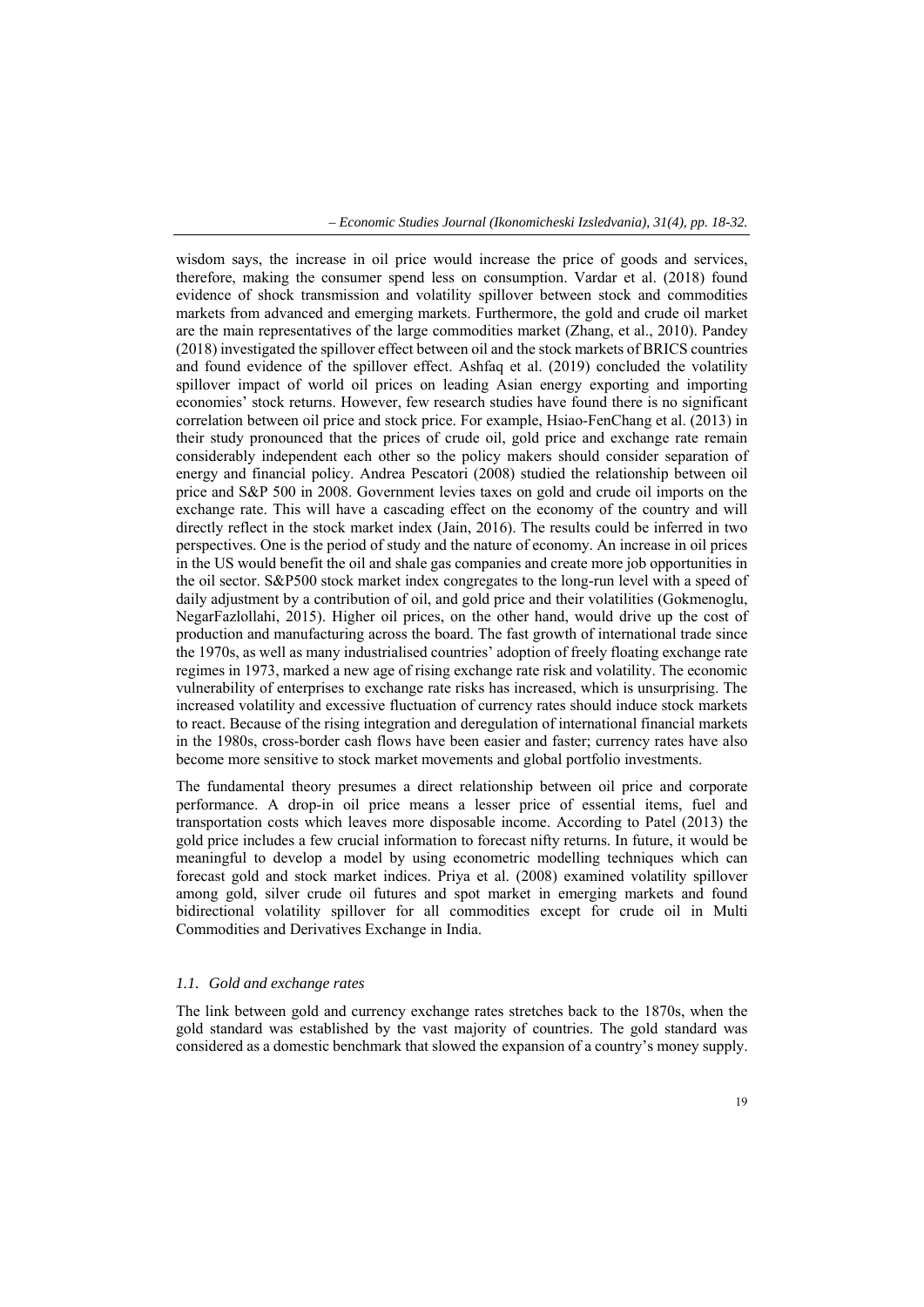Later on, the gold standard was accepted as an international standard for assessing the value of a country's internal currency with respect to the currencies of other countries. The exchange rate between the currencies related to gold had to be regulated since the market participants to the standard maintained a predetermined price for gold. As a result, a tremor in one country affected domestic money supply and demand, price levels, and real income in another. Although currency exchange rates are no more directly linked to gold, gold is still considered as a safe haven and inflationary hedge. Thus, during high inflation, investors buy gold, and the value of buying currency falls as gold prices rise. Also, when the investors lose confidence in the domestic economy, gold prices rise, and the domestic currency falls in value.

Gold remains a safe haven for centuries and an inflationary hedge, despite the fact that currency exchange rates are no longer tightly tied to gold. As a result, investors buy gold during periods of high inflation, and the purchasing currency's value falls as gold prices rise. Gold prices rise and the value of the domestic currency falls when investors lose faith in the domestic economy. The International Monetary Fund (IMF) estimated in 2008 that the dollar was responsible for 40-50 percent of price movements in gold since 2002. A 1% increase in the effective external value of the US dollar causes a 1% increase in the price of gold. To begin with, a sinking dollar raises demand for commodities such as gold by increasing the value of other local currencies. Second, as the US dollar's value falls in respect to its trade partners, investors seek alternate investment options, such as gold, to protect their capital. Despite the fact that the links and interactions between exchange rates and stock prices have been studied, only a small amount of research has looked into the possibility of volatility transmission or a volatility spillover effect between the stock and currency markets. Understanding how information is transmitted between stock prices and currency rates is aided by studying the volatility spillover mechanism. The current economic globalisation and integration of world financial markets have strengthened the transnational transmission of returns and volatilities among financial markets, thanks to technological advancements.

## *1.2. Oil and gold*

Gold is widely regarded as a safe refuge as well as a monetary replacement. Oil can be used as an inflation hedge for asset portfolios because it is a primary driver of inflation, even if developed countries have improved their energy efficiency and reduced inflation risk. Although both oil and gold are expected to rise in response to a weaker dollar, their relationship is more convoluted because oil is regarded as a hazardous asset, whilst gold is regarded as the inverse. Oil will be acquired at times of trade risk, while gold will be sold, implying that the two should have a negative correlation.

An economically integrated region is prone to spillover effects. The effect could be unidirectional or bidirectional, or with no causality. Examining the dynamics of return and volatility spillover effect facilitates investment decisions. In this paper, we examine the volatility spillover effect of gold, oil and stock markets among G7 countries. This paper is structured as follows. Section 2 highlights the literature review. Section 3 shows the objectives and section 4 explains the methodology. Section 5 deals with analysis and results, and finally, the conclusion in section 6.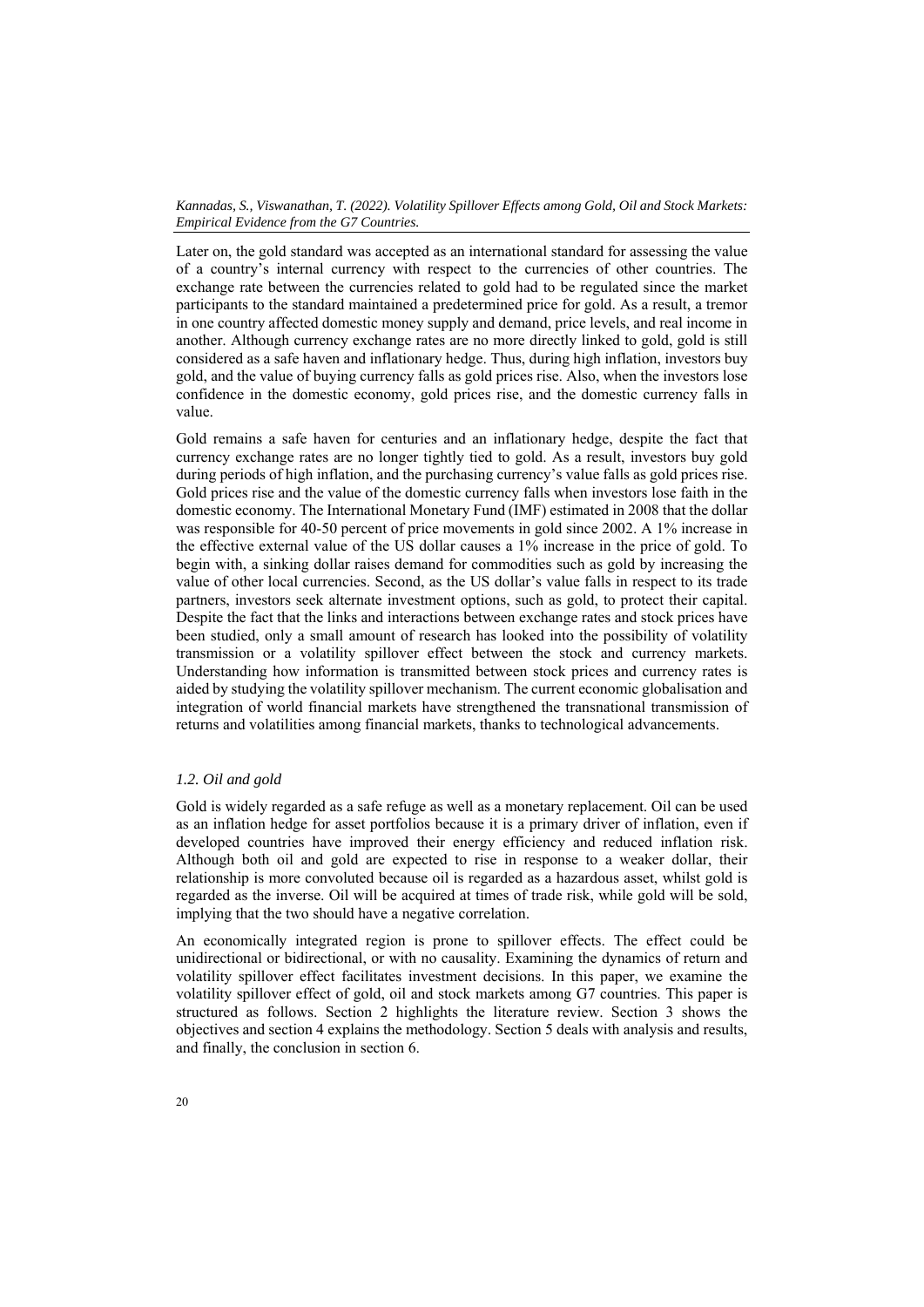#### **2. Literature Review**

Qin et al. (2018) used returns of the Chinese RMB exchange rates and the stock markets in China and Japan from 1998 to 2018, empirically examined the volatility spillover effects between the RMB foreign exchange markets and the stock markets. There are co-volatility impacts between the financial markets in China and Japan, according to evidence, and the volatility of RMB exchange rates contributes to co-volatility spillovers across the financial markets. "Return shock from the stock markets, on the other hand, can cause co-volatility spillover to the foreign exchange markets. The estimations also suggest that the Japanese stock market's spillover effects are stronger than those from foreign exchange markets and Chinese stock markets, implying that the market with the strongest spillover effects is Japan's stock market. The estimates also reveal that the Japanese stock market has more spillover effects than the foreign exchange markets and Chinese stock markets, implying that markets with greater accessibility have greater spillover effects on other markets. The average covolatility spillover effects between the RMB exchange markets and the stock markets in Japan and China are generally negative, according to our findings. The ramifications of these findings for risk management and hedging methods are significant."

While looking at the volatility spillover effects and examining time-varying correlations across four stock indices: CAC, DAX, FTSE100, and S&P 500 from January 5, 2004, to October 1, 2009. They're also known for displaying numerous elements of volatility and correlation in a time-varying variance-covariance matrix. We first discover that volatility spillover effects between European and US stock markets are pervasive using the BEKK model. The UK stock market is the leading transmitter of volatility in the European stock market, whereas the US stock market is the primary exporter. Second, we use the DCC model to see if there is a time-varying link between global equities markets. Correlations are not only conditional, but also considerably time-varying, according to the author. Furthermore, the results show that in the DCC model, the time-varying conditional correlation follows a mean-reverting process; however, according to this research, this is only true for European stock markets (Xiao & Dhesi, 2010).

Diebold et al. (2009) compared the crises of 2009 to East Asian stock market contagion and dependency outbreaks in the early 1990s. Using the forecast error variance decomposition from a vector autoregression, they produced return and volatility spillover indices over rolling sub-sample windows. They discovered that the East Asian return and volatility spillover indexes function differently over time. While the return spillover index demonstrates that East Asian equity markets are becoming more interconnected, the volatility spillover index demonstrates massive bursts during major market crises such as the East Asian crisis. The severity of the present global financial crisis is evidenced by the fact that both return and volatility spillover indexes hit their respective maximum during the current global financial crisis.

There is an examination of the impact of stock market volatility on the foreign exchange market in Pakistan, India, Sri Lanka, China, Hong Kong, and Japan. From January 4, 1999, through January 1, 2014, data for this study was collected on a daily basis. The EGARCH (Exponential Generalized Auto-Regressive Conditional Heteroskedasticity) model was used to study asymmetric volatility spillover effects between the stock and foreign exchange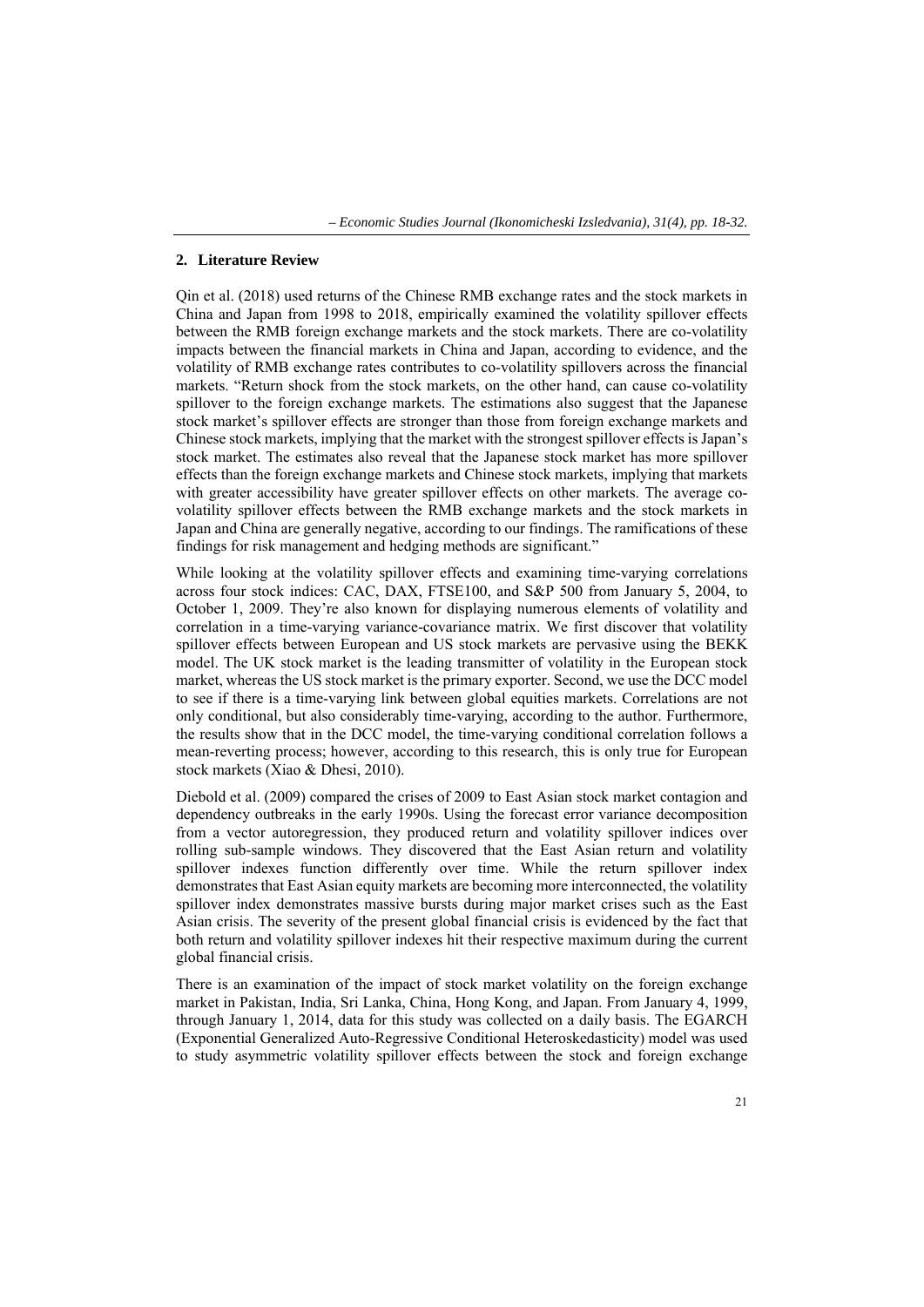markets. There is a bidirectional asymmetric volatility spillover between Pakistan's stock market and Hong Kong and Sri Lanka's foreign exchange markets, according to the EGARCH study. Stock market volatility in India is conveyed uni-directionally to the country's foreign exchange markets, according to the statistics. The data show that stock market volatility in India is unidirectionally transferred to the country's foreign currency market. There is no evidence of volatility transmission between the two markets in Japan, according to the research (Jebran & Iqbal, 2016).

To estimate time-varying correlations, multivariate Garch models, which are linear in squares and cross products of the data, are widely utilised. DCC models (dynamic conditional correlation) are a new type of multivariate model. In these correlation models, the flexibility of univariate GARCH models is paired with the simplicity of parametric models. Despite the fact that they aren't linear, they can usually be approximated fast using univariate or twostep processes based on the probability function. They've been shown to work in a variety of scenarios and to produce useful empirical data (Engle, 2002).

X. Diebold et al. (2012) proposed measures of total and directional volatility spillovers using a generalised vector autoregressive framework in which forecast-error variance decompositions are invariant to variable ordering. From January 1999 to January 2010, the researchers used our methodologies to describe daily volatility spillovers across US stock, bond, foreign exchange, and commodities markets. Despite large variations in volatility in each of the four markets across the sample period, cross-market volatility spillovers remained quite minimal until the global financial crisis of 2007. The volatility spillovers grew as the crisis progressed, with the failure of Lehman Brothers in September 2008 triggering particularly large spillovers from the stock market to other markets.

An empirical analysis of volatility spillover from oil prices to stock markets using an asymmetric BEKK model is proposed by Agren & Martin (2006). The study continued with the exception of the Swedish stock market, strong evidence of volatility spillover is found using weekly data on the aggregate stock markets of Japan, Norway, Sweden, the United Kingdom, and the United States. According to news impact surfaces, volatility spillovers are statistically significant but quantitatively insignificant. Oil shocks are less prominent than stock market shocks, which are due to other sources of uncertainty than the price of oil.

Chulia et al. (2008) had two main goals, i.e., to begin, volatility transmission between stocks and bonds in European markets is investigated using the DJ Euro Stoxx 50 index futures contract and the Euro Bund futures contract, two of the most famous financial assets in their respective domains. Second, a trading rule is developed for the major European futures contracts. The economic impact of observed volatility spillovers on a variety of markets and assets can be calculated using this method. Volatility spillovers occur in both directions, according to the statistics, and the stock-bond trading rule provides particularly favourable after-transaction returns. These findings have far-reaching consequences for asset allocation and portfolio management.

Despite the fact that there is now good evidence that sovereign risk premia are driven by a shared mechanism, little is understood about the intricate links between sovereign bond markets. Using daily data on sovereign bond yield spreads and a common component, we use Diebold and Yilmaz's VAR approach to examine the strength and direction of bilateral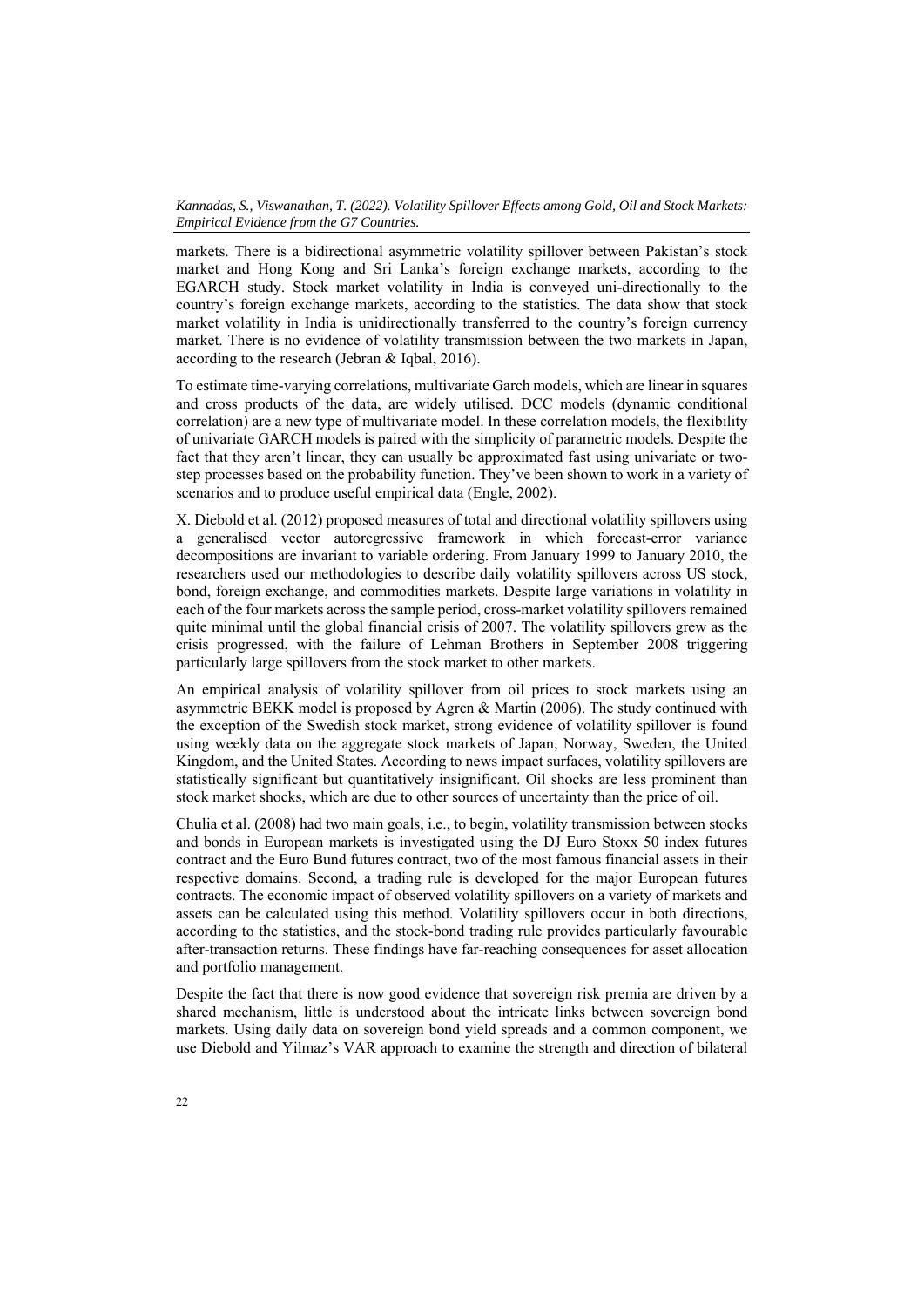links between EU sovereign bond markets. The forecast-error variance decomposition of this FAVAR shows that the bilateral spillover communicated and received between bond markets is highly heterogeneous. For all eurozone countries, spillover is more important than internal issues. The CE countries primarily influence one another. Only Denmark, Sweden, and the United Kingdom are relatively free of spillover. Despite starting from a high point, the spillover has expanded significantly since 2007. We use this methodology to analyse the dynamic links between spreads and the ratings of the major credit rating agencies, as well as to quantify the impact of sovereign rating news. Rating news and sovereign risk premia have a two-sided relationship, according to our findings. Rating news has a wide range of effects, with downgrades at lower grades having a far bigger impact. Domestically, the impact is frequently lower than on bond spreads of other sovereigns (Claeys & Vasicek, 2012).

Santis et al. (1998) applied a parsimonious multivariate GARCH process is used to estimate and verify the conditional form of an International Capital Asset Pricing Model. We can extract any quantity that is a function of the first two conditional moments because the approach is fully parametric. The findings back up a model that accounts for both market and foreign exchange risk. These sources of risk, on the other hand, are only discovered when their prices are permitted to fluctuate over time. The analysis also shows that, with the exception of the US equity market, the currency risk premium often accounts for a large portion of the overall premium.

Using a new panel data set for European countries, the relationship between foreign direct ownership of enterprises and firm- and region-level output volatility is studied. At the corporate level, there is a substantial, positive correlation between foreign ownership and value-added volatility. This link holds in cross-sections as well as in panels with fixed effects from companies, capturing change within firms over time. When it comes to domestic enterprises with holdings in other countries, the favourable link is explained by international variety rather than the owner's nationality. The findings are also observable at the aggregate level, where regional volatility is shown to be positively related to foreign investment in the region. The positive association between aggregate volatility and foreign investment can be explained by the granularity of the company size distribution and the fact that foreign ownership is concentrated among the largest firms (Kalemli-Ozcan, Sorensen, & Volosovych, 2014).

Foreign stock markets move in lockstep over time, according to a significant body of research. As a result of this co-movement, returns and volatility spillover effects can be seen in a variety of goods, from equities and bonds to soft commodities. During the recent financial crisis, it was once again demonstrated that no market is immune to the effects of other global markets. Returns and volatility spillover effects from the Hang Seng, London, Paris, Frankfurt, and New York stock markets to the JSE are validated using an aggregateshock (AS) model. The data also show that the JSE All Share index is influenced directly by the economic sector, where the crisis began as a result of contagion (Heymans & Camara, 2013).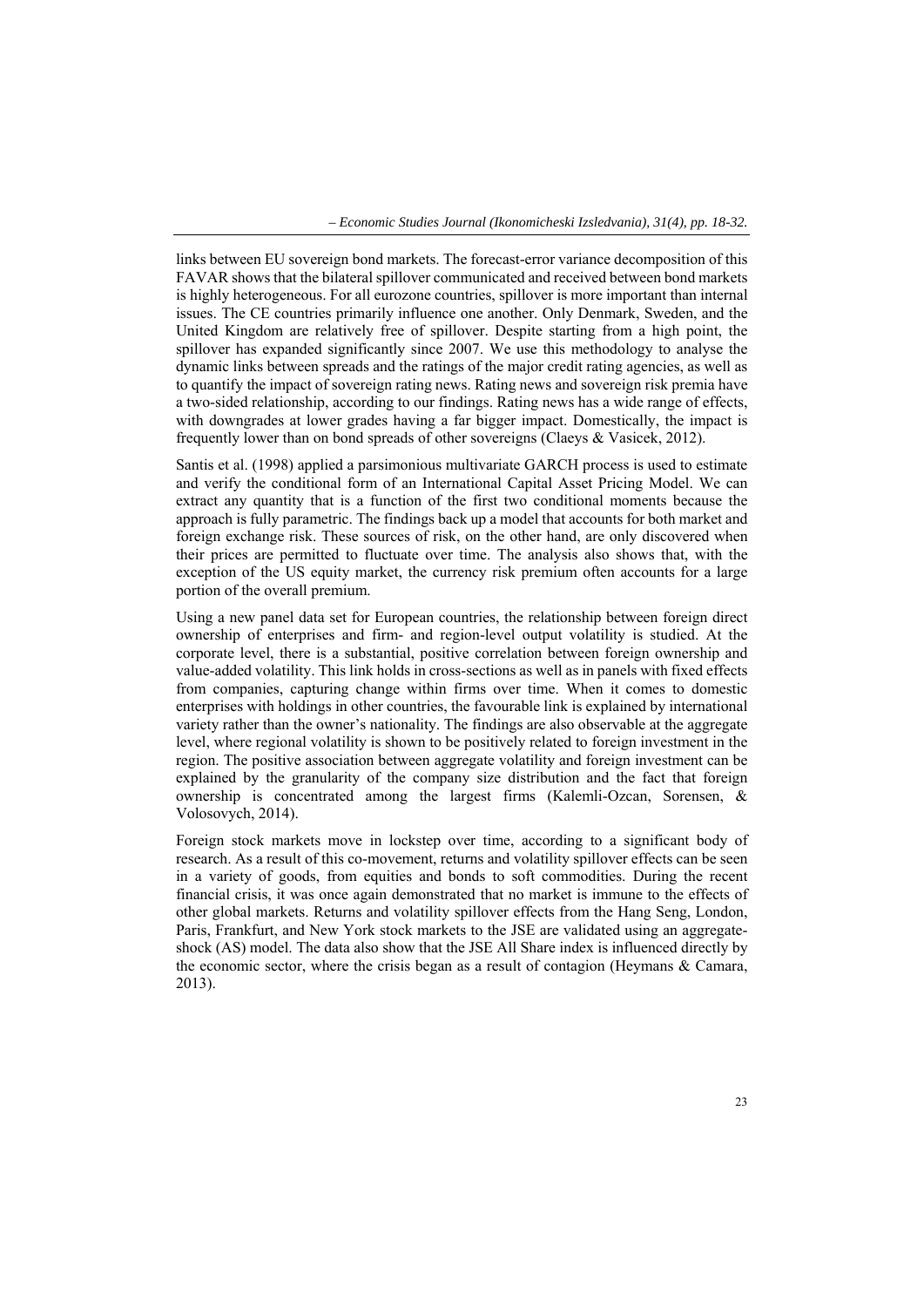## **3. Objectives**

- 1. To examine the volatility spillover between Oil, Gold and Stock markets of G7 countries;
- 2. To examine the cointegration and causal relationship between Gold, Oil and stock markets of G7 countries;
- 3. To construct a volatility spillover index between commodities and G7 stock.

# **4. Research Methodology**

### *4.1. Data input*

We obtain the major stock market index data for G7 countries from Bloomberg. The following are the indices of the stock market, commodities and oil, used to examine the cointegration and estimate volatility Spillover index.

| Index                   | Country        |
|-------------------------|----------------|
| DAX Index               | Germany        |
| CAC 40 Index            | France         |
| S&P/TSX Composite Index | Canada         |
| FTSE MIB Index          | Italy          |
| TPX Index               | Japan          |
| <b>UKX FTSE</b>         | United Kingdom |
| <b>SPX</b>              | <b>USA</b>     |
| GOLD                    | <b>XAU</b>     |
| Crude Oil               | WTI            |

The sample data for the study covers the period between January 2002 and June 2018. The authors have not used the data for the years following 2018 due to the pandemic and disruption in the global supply chain network. In addition, the crude oil prices during 2019 traded within a relatively narrow price range between \$55/b and \$75/b, the lowest range since 2003. The frequency of data includes weekly high, low, open and closing indexes. The weekly prices indicate the prices from Monday to Friday for all the benchmark indices. The weekly returns are the log returns calculated based on the closing index value on every Friday. The oil price is calculated based on the West Texas Intermediate (WTI), which is a grade of crude *oil* used as a benchmark in oil pricing. The nominal values of the oil price are adjusted for inflation using the headline consumer price index for the respective months. Similarly, the historical gold price has also been adjusted for inflation using the consumer price index. Monthly data of Oil, gold and market returns are used for data analysis and interpretation.

Return=ln( $Cot|Cot-1$ ), where COt is the closing price for the current period and COt-1 is the previous period's closing price.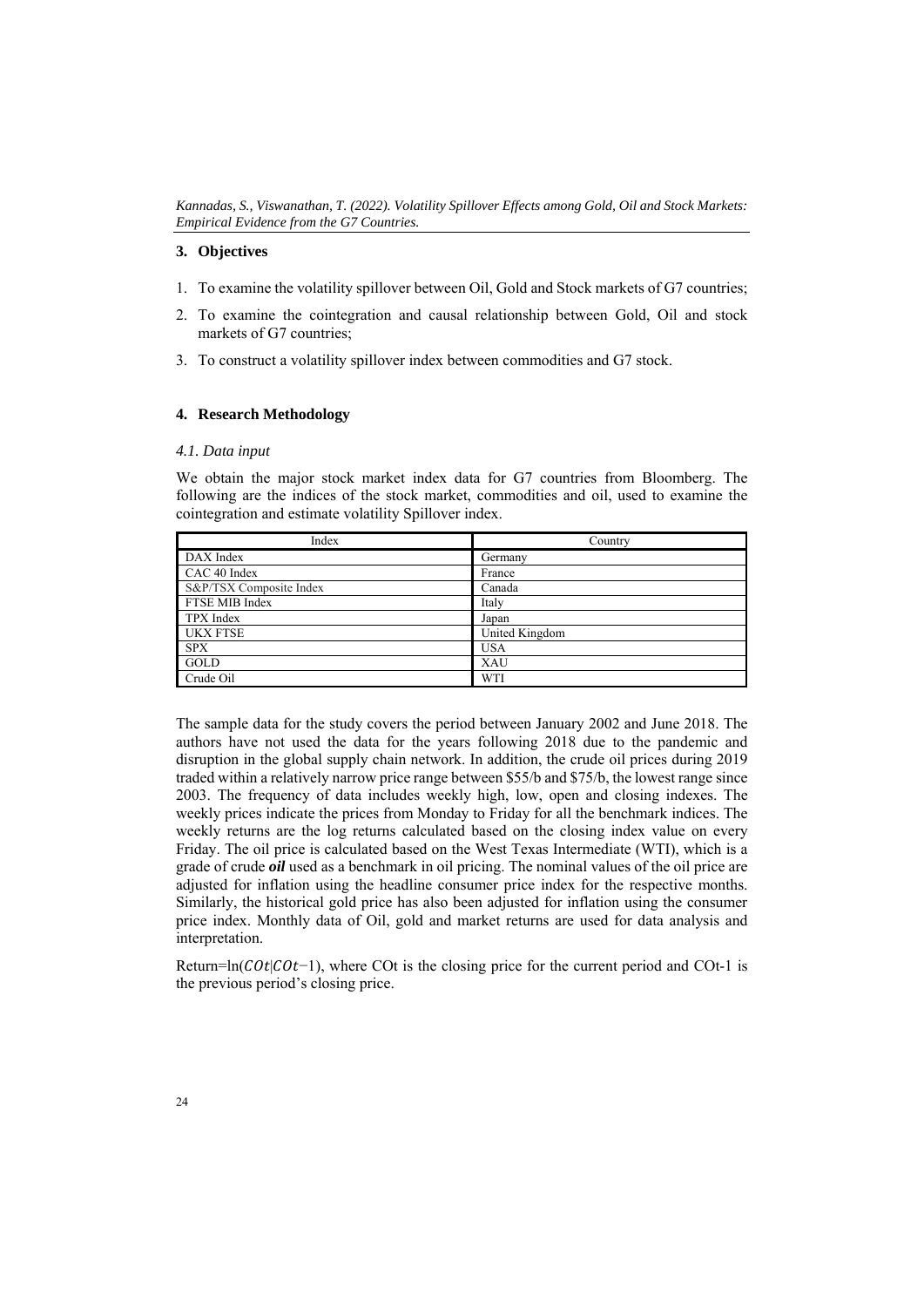#### *4.2 Augmented Dickey-Fuller Test (ADF)*

The Augmented Dickey-Fuller test is a test of stationarity in time series data. The data is said to be non-stationary if it carries unit root. A non-stationary process is one in which statistical properties vary with the change in time. A stationary process carries constant variance irrespective of time and means reverting to zero. ADF test examines whether the unit root is present in the series for three levels, i.e., only constant, trend & constant, no trend and constant. ADF test equation:

$$
\Delta Y_t = \lambda + \gamma Y_{t-1} + \sum_{j=1}^p \alpha_j \Delta Y_{t-j} + \beta t + \omega_t
$$
 (1)

Where:

 $\lambda$  is the random walk drift

γ constant for linear trend

*P* maximum lag length

 $\beta$  constant for time trend

We check for stationarity, applying the ADF test for the time series data of Gold, oil and stock market of G7 countries. Johansen cointegration is applied to examine the nature of cointegration between the stock market and commodities. VAR autoregression and Vector Error Decomposition models are used to model spillover index.

#### *4.3. Granger Causality Test*

The Granger Causality test is applied to determine the causal relationship between two variables. The causality may be unidirectional and/or bidirectional. The test was proposed by Granger (1969) and popularised by Sims (1972).

#### Steps involved in Granger Causality Test

 $\mathcal{L}$ 

The test begins by converting the time series data to its first order I(1) and runs a regression. Estimate the following unrestricted equation taking an autoregressive lag length *p* 

$$
x_{t} = c_{1} + \sum_{i=1}^{P} \alpha_{i} x_{t-i} + \sum_{i=1}^{P} \beta_{i} y_{t-i} + u_{t}
$$
\n(2)

$$
H_0: \beta_1 = \beta_2 = \ldots = \beta_p = 0 \tag{3}
$$

Conduct an *F*-test of the null hypothesis by estimating the following restricted equation by OLS.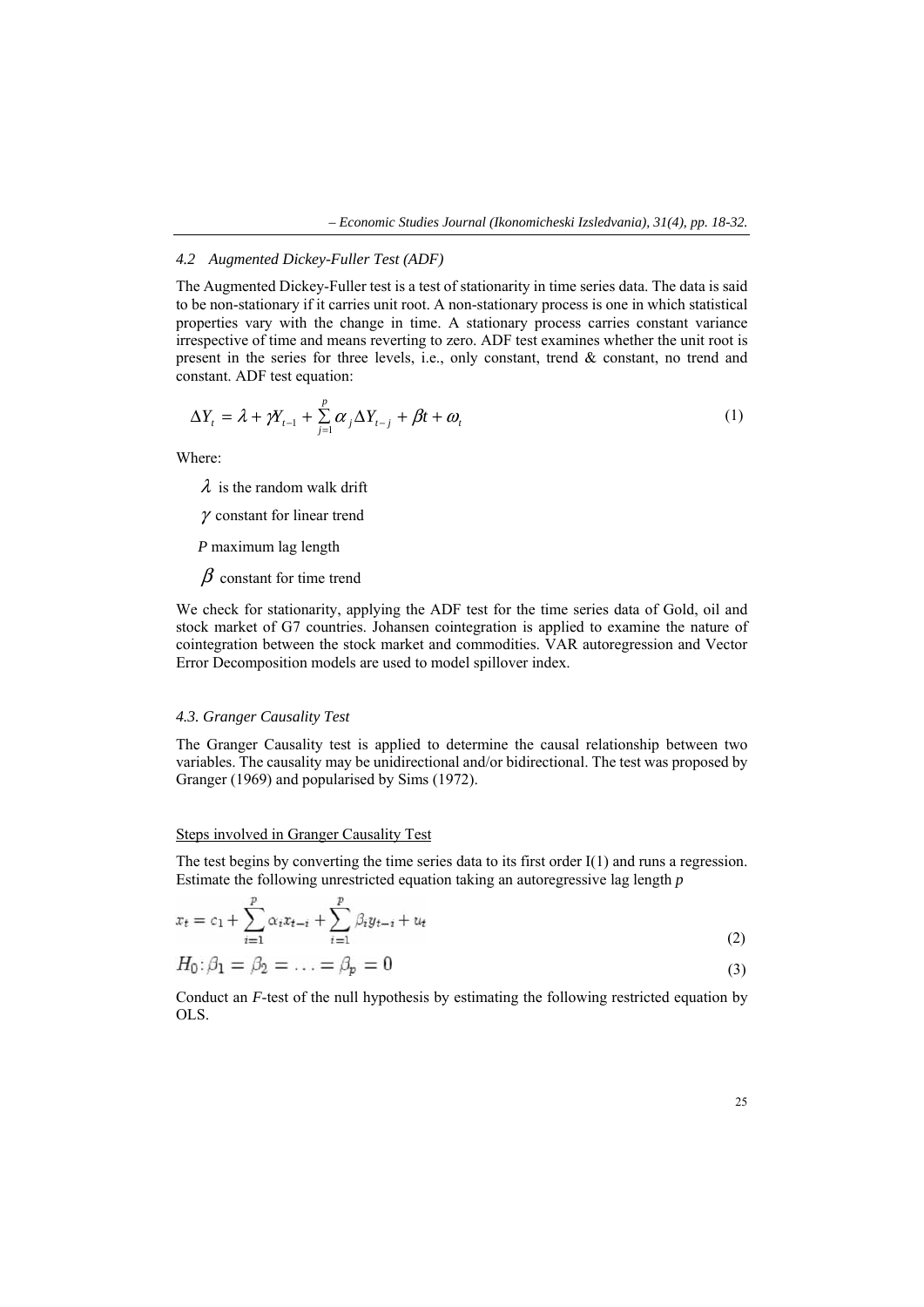*Kannadas, S., Viswanathan, T. (2022). Volatility Spillover Effects among Gold, Oil and Stock Markets: Empirical Evidence from the G7 Countries.* 

$$
x_t = c_t + \sum_{i=1}^p \gamma_i x_{t-i} + e_t \tag{4}
$$

Compare their respective sum of squared residuals.

$$
RSS_1 = \sum_{t=1}^{T} \hat{u}_t^2 \quad RSS_0 = \sum_{t=1}^{T} \hat{e}_t^2 \tag{5}
$$

If the test statistic

$$
S_1 = \frac{(RSS_0 - RSS_1)/p}{RSS_1/(T - 2p - 1)} \sim F_{p, T - 2p - 1}
$$
\n(6)

is greater than the specified critical value, then reject the null hypothesis that *Y* does not Granger-cause *X*.

It is worth noting that with lagged dependent variables, as in Granger-causality regressions, the test is valid only asymptotically. An asymptotically equivalent test is given by

$$
S_1 = \frac{T(RSS_0 - RSS_1)}{RSS_1} \sim \chi^2(p) \tag{7}
$$

## **5. Analysis and Discussion**

## *5.1. Augmented Dickey-Fuller test of Oil, Gold and Stock Returns*

Forecasting requires the data to be stationary and homoscedastic. A stationary data has the properties of mean, variance and autocorrelation invariant of time. The augmented dickey fuller test determines whether the data is stationary or not. We examine whether the series is stationary for three different types of an equation, i.e., random walk without drift and trend, only intercept, trend and intercept. The following are the hypothesis to check for stationarity.

Ho: The time series is non-stationary

#### $H_1$ : The time series is stationary

The significance of the results is tested at a 5% level. We apply the unit root test at three levels, i.e. Random walk (No drift and trend)  $\Delta_y = \gamma y_{t-1} + \varepsilon_t$ , Drift without linear time trend  $\Delta_y = a_0 + \gamma y_{t-1} + \varepsilon_t$ , drift and linear time trend.  $\Delta_{y_t} = a_0 + \gamma y_{t-1} + a_2 t + \varepsilon_t$ . The test result indicates the times series data of the stock market, gold and oil are stationary at the first difference for all three equations. The coefficients for drift and trend for all the three variables that indicate the presence of trend, seasonal and irregular variations in the time series data of gold, oil and stock market. The irregular variations indicate the presence of shocks. Converting non-stationary series into stationary would facilitate whether there exists cointegration among the variables. Forecasting accuracy can be improved by applying stationary data in econometric forecasting models.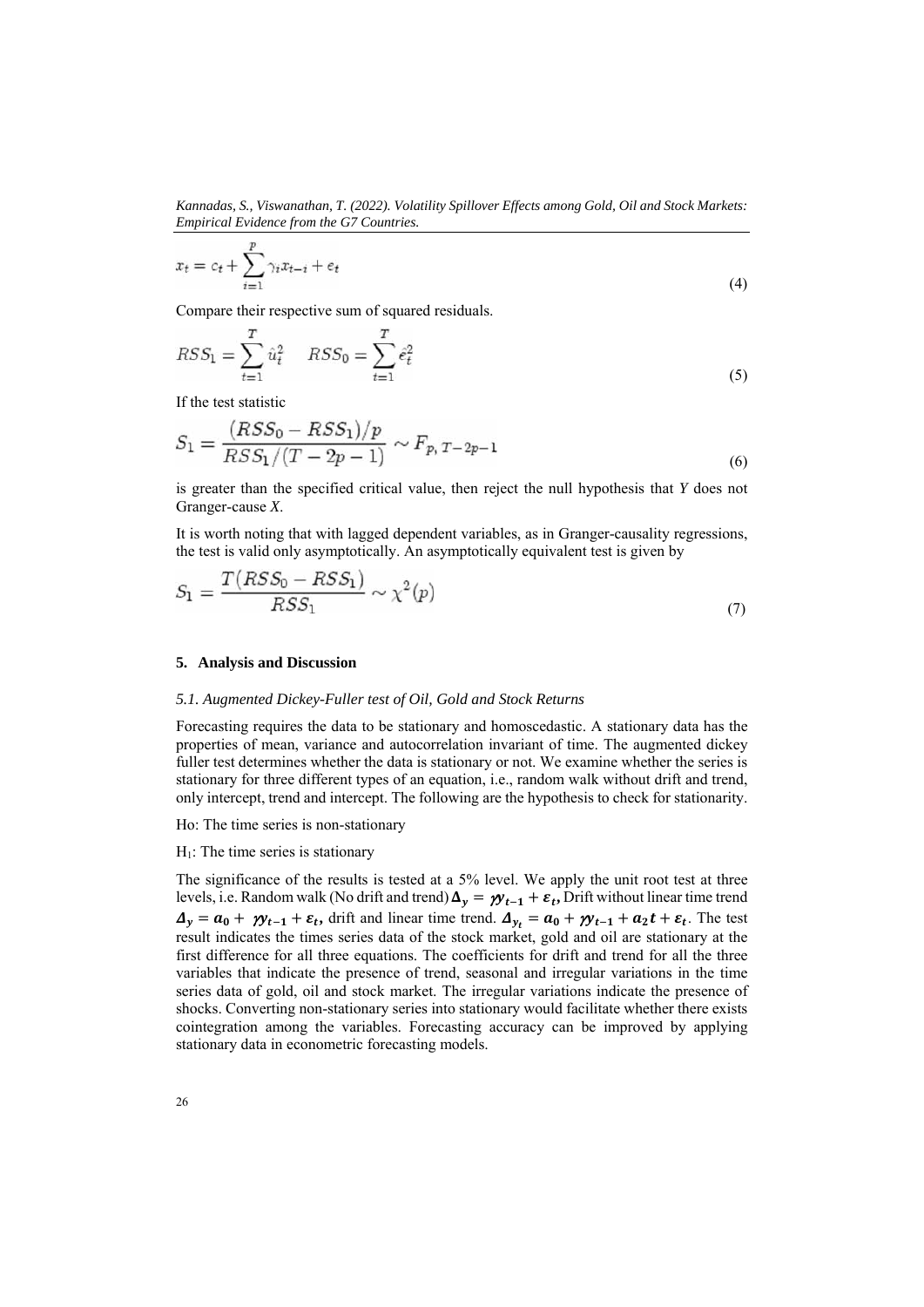#### Table 1

|             | ADF stationarity test for the returns of stock and commodities market. |                     |                        |  |  |  |  |  |  |
|-------------|------------------------------------------------------------------------|---------------------|------------------------|--|--|--|--|--|--|
| Market      | Intercept                                                              | Trend and Intercept | No Intercept and Trend |  |  |  |  |  |  |
| Crude oil   | $-0.822895$                                                            | $-0.835255$         | $-0.822884$            |  |  |  |  |  |  |
|             | $(0.0000)*$                                                            | $(0.0000)*$         | $(0.0000)*$            |  |  |  |  |  |  |
| Gold        | $-1.137444$                                                            | $-1.148831$         | $-1.13361$             |  |  |  |  |  |  |
|             | $(0.0000)*$                                                            | $(0.0000)*$         | $(0.0000)*$            |  |  |  |  |  |  |
| CAC         | $-1.092589$                                                            | $-1.092655$         | $-1.090357$            |  |  |  |  |  |  |
|             | $(0.0000)*$                                                            | $(0.0000)*$         | $(0.0000)*$            |  |  |  |  |  |  |
| <b>DAX</b>  | $-0.965641$                                                            | $-0.985646$         | $-0.95112$             |  |  |  |  |  |  |
|             | $(0.0000)*$                                                            | $(0.0000)*$         | $(0.0000)*$            |  |  |  |  |  |  |
| <b>FTSE</b> | $-1.011393$                                                            | $-1.014319$         | $-1.011322$            |  |  |  |  |  |  |
|             | $(0.0000)*$                                                            | $(0.0000)*$         | $(0.0000)*$            |  |  |  |  |  |  |
| <b>SPTX</b> | $-1.048481$                                                            | $-1.085481$         | $-1.040593$            |  |  |  |  |  |  |
|             | $(0.0000)*$                                                            | $(0.0000)*$         | $(0.0000)*$            |  |  |  |  |  |  |
| <b>SPX</b>  | $-1.077964$                                                            | $-1.102274$         | $-0.997958$            |  |  |  |  |  |  |
|             | $(0.0000)*$                                                            | $(0.0000)*$         | $(0.0000)*$            |  |  |  |  |  |  |
| <b>TPS</b>  | $-0.970924$                                                            | $-0.979125$         | $-0.954652$            |  |  |  |  |  |  |
|             | $(0.0000)*$                                                            | $(0.0000)*$         | $(0.0000)*$            |  |  |  |  |  |  |
| <b>UKX</b>  | $-1.105171$                                                            | $-1.14348$          | $-1.097165$            |  |  |  |  |  |  |
|             | $(0.0000)*$                                                            | $(0.0000)*$         | $(0.0000)*$            |  |  |  |  |  |  |

ADF test for the returns of stock and commodities market

#### *5.2. Johansen Co-integration test*

We apply the Johansen cointegration test (1988, 1995) to examine whether the stock markets of G7 countries, Gold and Oil are cointegrated. The test examines the long-run relationship between the stock market movements. The results of the ADF test indicate the series of returns of all G7 countries are integrated in the same order I(1). We run unrestricted Vector Auto Regression to estimate the number of cointegrating equations. The assumption made to run the model is no intercept and trend in the Cointegrating equation and Vector Autoregression.

Table 2 and Table 3 show the results of the cointegration test. The test results are interpreted based on two Likelihood ratio (LR) statistics. First is the trace test and second is the Maximum Eigenvalue. To determine the number of the cointegrating equation, the null hypothesis is set as no cointegrating equation against the alternative of k-1 number of equations, where k is the number of variables. The theoretical framework of the Johansen test suggests there may be zero or r number of cointegrating equations, where  $0 > r < k$ .

The following are the hypothesis of the cointegration test

 $H0: r = r0$  (None – no cointegration)

H1:  $\text{ro} < \text{r} < \text{k}$  (There exists r number of cointegrating equations)

The hypothesis is done sequentially, starting from none and proceeding to (k) in steps till the null hypothesis cannot be rejected. The results are interpreted based on the obtained values of Trace and Max Eigen statistic value. The null hypothesis is rejected if the trace or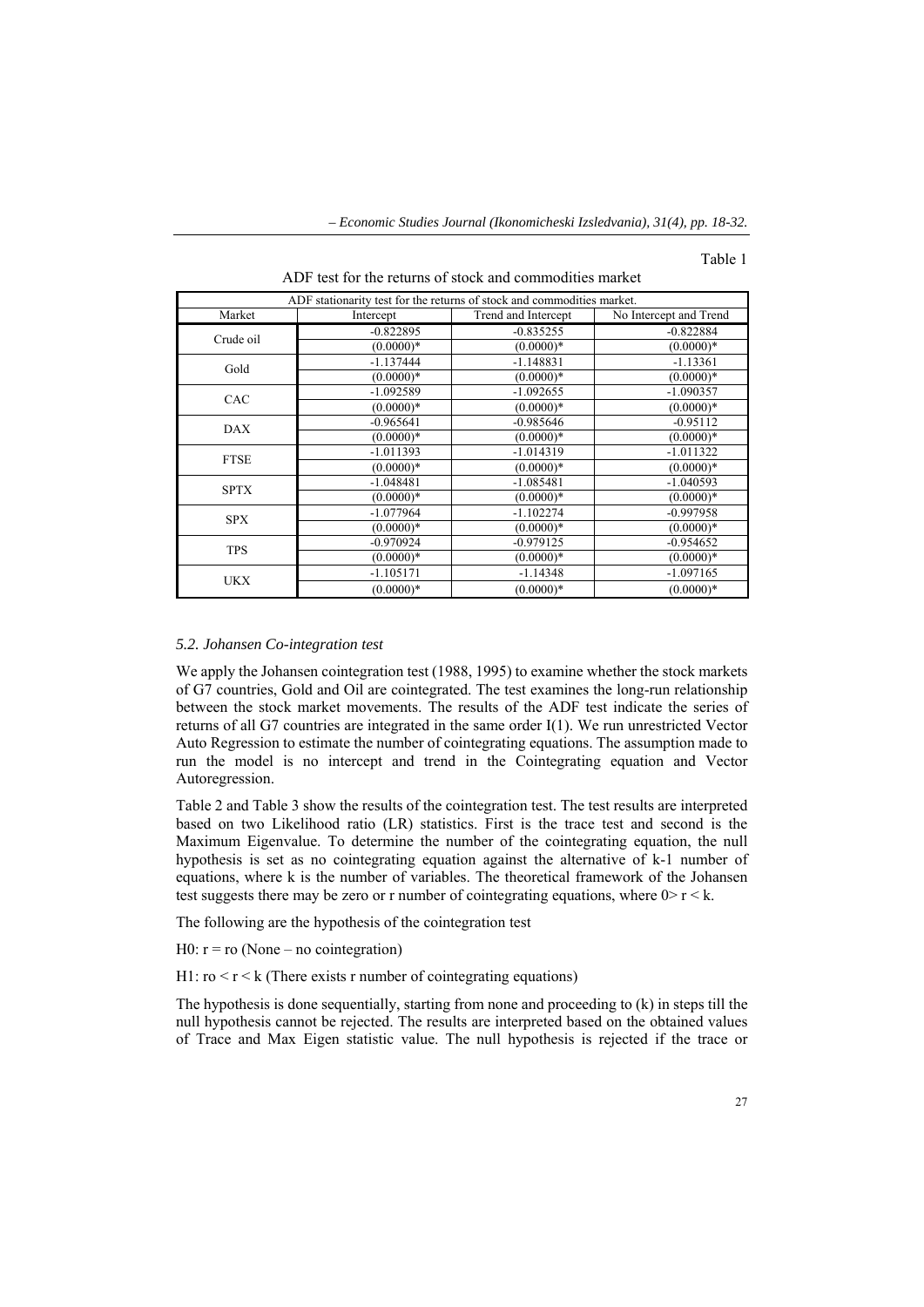*Kannadas, S., Viswanathan, T. (2022). Volatility Spillover Effects among Gold, Oil and Stock Markets: Empirical Evidence from the G7 Countries.* 

Eigenvalue is more than the critical value or the probability is less than 5%. Both trace test and Maximum Eigenvalues are statistically significant at a 5% level for all null hypotheses. The trace test and Maximum Eigenvalue indicate 4 cointegrating equations. It is evident that the stock markets of all G7 countries and commodities markets are not cointegrated. The Maximum Eigenvalue indicates 4 cointegrating equations. It shows the price movement of gold, oil and stock market cannot deviate from equilibrium in the long term. Any shock or irregular variations in the price movement will die down with an increase in time, and finally, an equilibrium is established. Forecasting the price movement of one variable using the other is possible when the variables are cointegrated.

Table 2

|  |  |  | Johansen cointegration test (Trace test) of stock and commodities market |  |
|--|--|--|--------------------------------------------------------------------------|--|
|  |  |  |                                                                          |  |

| Johansen cointegration Trace test            |          |             |                |             |  |  |  |  |  |
|----------------------------------------------|----------|-------------|----------------|-------------|--|--|--|--|--|
| No of cointegrated equations                 | $EV**$   | F Statistic | Critical value | $P - Value$ |  |  |  |  |  |
| None <sup>*</sup>                            | 0.504525 | 315.8219    | 179.5098       | 0.0000      |  |  |  |  |  |
| At most $1$ *                                | 0.399953 | 235.7666    | 143.6691       | 0.0000      |  |  |  |  |  |
| At most $2$ $*$                              | 0.364338 | 177.5414    | 111.7805       | 0.0000      |  |  |  |  |  |
| At most $3$ $*$                              | 0.281442 | 125.8894    | 83.93712       | 0.0000      |  |  |  |  |  |
| At most $4*$                                 | 0.208044 | 88.21143    | 60.06141       | 0.0000      |  |  |  |  |  |
| At most $5*$                                 | 0.197265 | 61.62102    | 40.17493       | 0.0001      |  |  |  |  |  |
| At most $6*$                                 | 0.128449 | 36.57179    | 24.27596       | 0.0009      |  |  |  |  |  |
| At most $7*$                                 | 0.107669 | 20.89898    | 12.32090       | 0.0015      |  |  |  |  |  |
| At most $8*$                                 | 0.067052 | 7.912258    | 4.129906       | 0.0058      |  |  |  |  |  |
| Trace test result: 8 cointegrating equations |          |             |                |             |  |  |  |  |  |

\*rejection of null hypothesis at 5% significance level.

\*\* Eigenvalue

# Table 3

# Johansen cointegration test (Maximum Eigenvalue) of stock and commodities market

| Johansen cointegration Trace test (Maximum Eigenvalue)               |          |             |                |             |
|----------------------------------------------------------------------|----------|-------------|----------------|-------------|
| No of cointegrated equations                                         | $EV**$   | F Statistic | Critical value | $P - Value$ |
| None *                                                               | 0.504525 | 80.05523    | 54.96577       | 0.0000      |
| At most $1$ *                                                        | 0.399953 | 58.22519    | 48.87720       | 0.0040      |
| At most $2$ $*$                                                      | 0.364338 | 51.65205    | 42.77219       | 0.0041      |
| At most $3$ $*$                                                      | 0.281442 | 37.67797    | 36.63019       | 0.0376      |
| At most 4                                                            | 0.208044 | 26.59040    | 30.43961       | 0.1401      |
| At most $5$ $*$                                                      | 0.197265 | 25.04923    | 24.15921       | 0.0378      |
| At most 6                                                            | 0.128449 | 15.67281    | 17.79730       | 0.1014      |
| At most $7*$                                                         | 0.107669 | 12.98672    | 11.22480       | 0.0243      |
| At most $8*$                                                         | 0.067052 | 7.912258    | 4.129906       | 0.0058      |
| Maximum Eigen value test result: There are 4 cointegrating equations |          |             |                |             |

\*Rejection of null hypothesis at 5% significance level

\*\*Eigenvalue

# **Spillover Index**

Spillover is the transmission of volatility induced by one variable into another variable that is supposed to be cointegrated. The spillover effect occurs when one or more markets are interlinked. The spillover index measures the percentage of forecast error variance caused by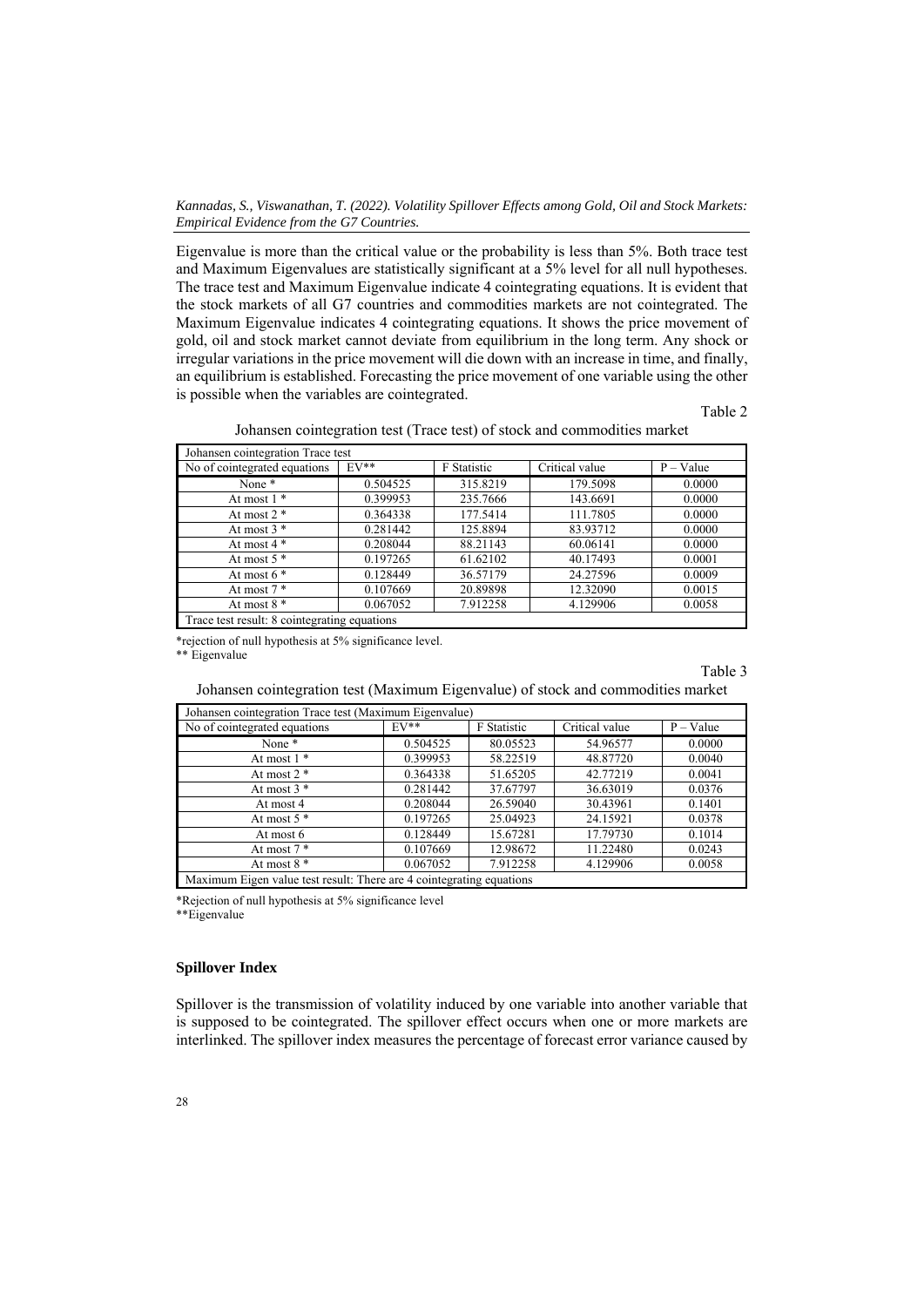own and other variables. We construct a spillover index for the return and volatility series of the stock indices of G7 countries.

We follow the stepwise conceptual process to model return and volatility spillover for the G7 countries. The procedural steps involved are as follows

Step 1: Check whether the historical series of returns is stationary using the Augmented Dickey-Fuller test

Step 2: Run unrestricted Vector Auto Regression to estimate the optimum lag structure (p)

Step 3: Conduct the Johansen cointegration test at (p) lags to check the number of cointegrating equations (r)

Step 4: Apply the decision rule to choose between Vector Auto Regression (VAR) and Vector Error Correction Model (VECM). VAR model is used where there is no cointegration among the variables. VECM model is applied when there is at least one cointegrating equation among the variables.

Step 5: Estimate the parameters of the VECM model taking (p-1) lag.

Step 6: Forecast 10 weeks ahead variance decomposition for return and volatility

Step 7: Perform diagnostics test to check for model accuracy.

Step 8: Construct the spillover index separately for the series of returns and volatility of G7 countries.

Using the above-mentioned methodology, we forecasted 3 weeks ahead spillover index and presented the spillover index in Table 4, Table 5 and Table 6. A detailed analysis of the tables is presented after Table 6.

|                                  | <b>USA</b> | UK.    | Germany | Japan | France | Canada | Italy | Oil   | Gold               | Contribution<br>from others |
|----------------------------------|------------|--------|---------|-------|--------|--------|-------|-------|--------------------|-----------------------------|
| <b>USA</b>                       | 96.08      | 2.78   | 0.00    | 0.03  | 0.02   | 0.02   | 0.08  | 0.27  | 0.71               | 3.92                        |
| UK.                              | 52.17      | 46.63  | 0.02    | 0.02  | 0.42   | 0.08   | 0.02  | 0.17  | 0.48               | 53.37                       |
| Germany                          | 46.72      | 21.36  | 30.69   | 0.13  | 0.13   | 0.29   | 0.33  | 0.26  | 0.09               | 69.31                       |
| Japan                            | 22.17      | 4.76   | 1.42    | 70.15 | 0.00   | 0.00   | 0.12  | 0.01  | 1.36               | 29.85                       |
| France                           | 53.08      | 22.92  | 8.76    | 0.30  | 13.66  | 0.22   | 0.71  | 0.27  | 0.09               | 86.34                       |
| Canada                           | 0.21       | 0.08   | 0.21    | 0.40  | 0.49   | 97.97  | 0.19  | 0.00  | 0.45               | 2.03                        |
| Italy                            | 39.53      | 10.36  | 2.66    | 0.00  | 6.41   | 0.07   | 40.81 | 0.09  | 0.05               | 59.19                       |
| Oil                              | 8.18       | 0.46   | 0.19    | 0.07  | 0.02   | 0.51   | 0.75  | 89.68 | 0.14               | 10.32                       |
| Gold                             | 11.38      | 2.76   | 0.24    | 1.05  | 0.25   | 0.04   | 0.20  | 0.36  | 83.70              | 16.30                       |
| Contribution<br>to others        | 233.45     | 65.48  | 13.51   | 2.00  | 7.75   | 1.23   | 2.41  | 1.43  | 3.37               | 330.63                      |
| Contribution<br>including<br>own | 329.53     | 112.11 | 44.20   | 72.15 | 21.40  | 99.20  | 43.23 | 91.11 | 87.07              | 900.00                      |
|                                  |            |        |         |       |        |        |       |       | spillover<br>index | 36.74%                      |

One week ahead variance decomposition

Table 4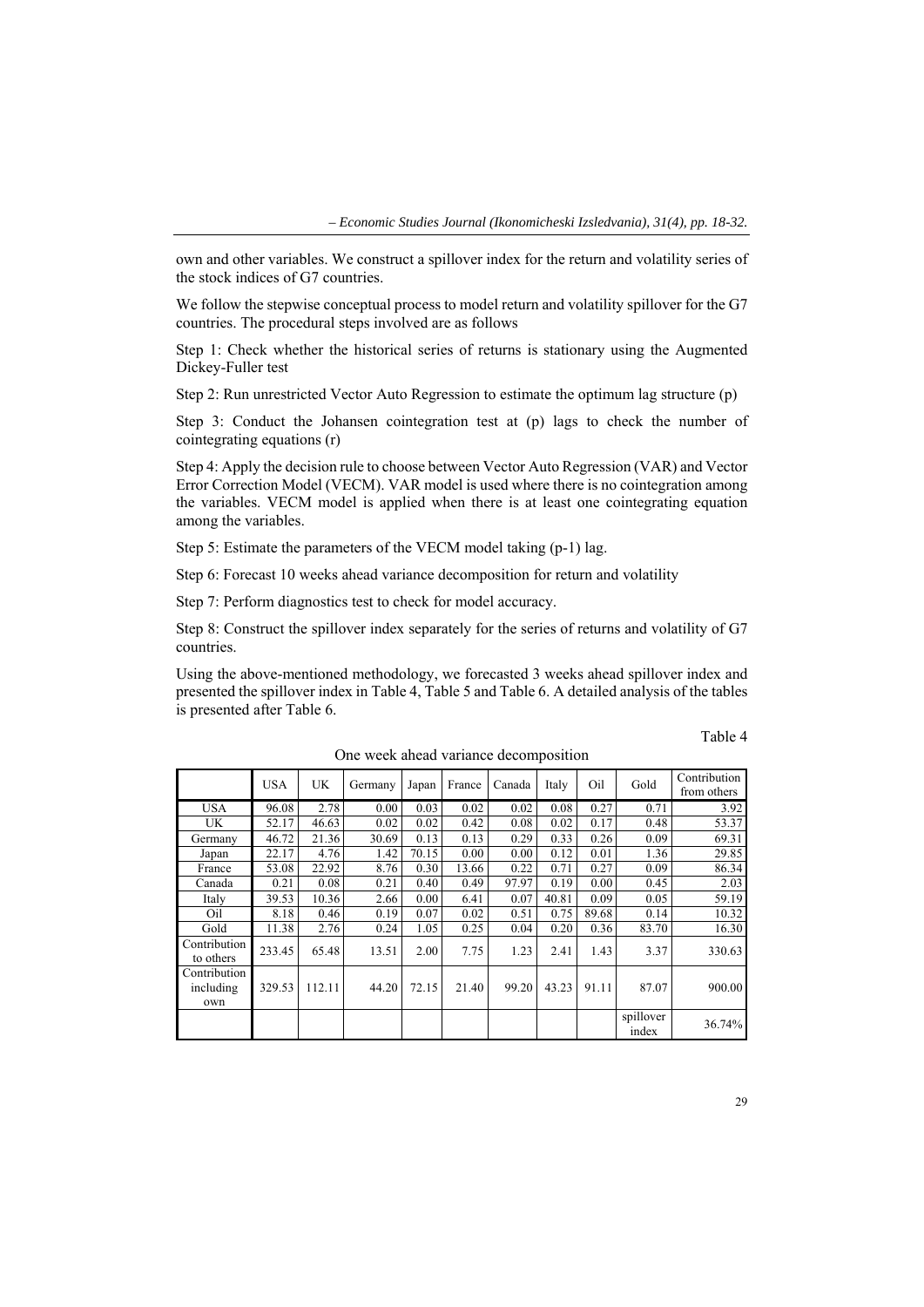*Kannadas, S., Viswanathan, T. (2022). Volatility Spillover Effects among Gold, Oil and Stock Markets: Empirical Evidence from the G7 Countries.* 

# Table 5

Table 6

| Two weeks ahead variance decomposition |         |         |         |        |        |        |        |        |                    |                             |
|----------------------------------------|---------|---------|---------|--------|--------|--------|--------|--------|--------------------|-----------------------------|
|                                        | USA     | UK      | Germany | Japan  | France | Canada | Italy  | Oil    | Gold               | Contribution<br>from others |
| <b>USA</b>                             | 95.293  | 3.086   | 0.002   | 0.044  | 0.178  | 0.225  | 0.161  | 0.354  | 0.657              | 4.710                       |
| UK.                                    | 56.078  | 41.529  | 0.050   | 0.620  | 0.687  | 0.205  | 0.086  | 0.166  | 0.580              | 58.470                      |
| Germany                                | 49.663  | 20.511  | 27.516  | 0.706  | 0.187  | 0.237  | 0.728  | 0.346  | 0.107              | 72.480                      |
| Japan                                  | 26.584  | 4.782   | 1.274   | 65.497 | 0.059  | 0.004  | 0.228  | 0.216  | 1.355              | 34.500                      |
| France                                 | 55.093  | 22.694  | 8.047   | 1.037  | 11.918 | 0.185  | 0.662  | 0.284  | 0.080              | 88.080                      |
| Canada                                 | 0.290   | 0.069   | 0.493   | 0.356  | 0.581  | 97.431 | 0.243  | 0.003  | 0.534              | 2.570                       |
| Italy                                  | 40.617  | 10.141  | 2.255   | 0.243  | 6.195  | 0.070  | 40.152 | 0.092  | 0.235              | 59.850                      |
| Oil                                    | 10.160  | 0.629   | 0.351   | 0.105  | 0.033  | 0.554  | 0.745  | 87.066 | 0.356              | 12.930                      |
| Gold                                   | 15.604  | 2.566   | 0.289   | 1.336  | 0.325  | 0.196  | 0.187  | 0.390  | 79.108             | 20.890                      |
| Contribution<br>to others              | 254.088 | 64.477  | 12.761  | 4.447  | 8.246  | 1.677  | 3.041  | 1.851  | 3.903              | 354.490                     |
| Contribution<br>including<br>own       | 349.381 | 106.006 | 40.277  | 69.943 | 20.164 | 99.108 | 43.193 | 88.918 | 83.011             | 900.000                     |
|                                        |         |         |         |        |        |        |        |        | Spillover<br>index | 39.39%                      |

Three weeks ahead variance decomposition

|                                  | <b>USA</b> | <b>UK</b> | Germany | Japan | France | Canada | Italy | Oil   | Gold               | Contribution<br>from others |
|----------------------------------|------------|-----------|---------|-------|--------|--------|-------|-------|--------------------|-----------------------------|
| <b>USA</b>                       | 93.87      | 3.92      | 0.01    | 0.12  | 0.23   | 0.47   | 0.20  | 0.32  | 0.85               | 6.13                        |
| UK                               | 58.07      | 38.87     | 0.05    | 0.89  | 0.79   | 0.29   | 0.15  | 0.15  | 0.74               | 61.13                       |
| Germany                          | 51.59      | 20.58     | 24.96   | 1.14  | 0.25   | 0.21   | 0.86  | 0.31  | 0.10               | 75.04                       |
| Japan                            | 29.56      | 5.08      | 1.22    | 61.80 | 0.08   | 0.05   | 0.23  | 0.24  | 1.74               | 38.20                       |
| France                           | 56.93      | 22.32     | 7.35    | 1.42  | 10.84  | 0.17   | 0.61  | 0.26  | 0.11               | 89.16                       |
| Canada                           | 0.34       | 0.07      | 0.68    | 0.34  | 0.69   | 96.78  | 0.31  | 0.01  | 0.78               | 3.22                        |
| Italy                            | 41.78      | 9.75      | 2.08    | 0.32  | 6.04   | 0.06   | 39.53 | 0.09  | 0.35               | 60.47                       |
| Oil                              | 12.33      | 0.60      | 0.36    | 0.10  | 0.03   | 0.71   | 0.71  | 84.66 | 0.51               | 15.34                       |
| Gold                             | 17.65      | 2.75      | 0.33    | 1.27  | 0.37   | 0.30   | 0.21  | 0.37  | 76.74              | 23.26                       |
| Contribution<br>to others        | 268.25     | 65.07     | 12.09   | 5.60  | 8.47   | 2.26   | 3.29  | 1.74  | 5.17               | 371.95                      |
| Contribution<br>including<br>own | 362.12     | 103.94    | 37.05   | 67.40 | 19.31  | 99.04  | 42.82 | 86.40 | 81.91              | 900.00                      |
|                                  |            |           |         |       |        |        |       |       | Spillover<br>index | 41.33%                      |

Tables 4, Table 5 and Table 6 show the weekly volatility Spillover index of G7 stock market and commodities. We run the Vector Error correction model and forecast the error variance for 10 weeks. The error decomposition quantifies the market variability caused by self (respective index) due to shock and the percentage of volatility coming from other indices. The rows in the table indicate the contribution from others, and the column shows the contribution to others. The spillover tables are to be read as (i x j) matrix. Every ij-th value in the matrix shows the contribution of forecast error variance from country j to i for all j  $\neq$ i. For every country in a row (i), we estimate the contribution of error variance due to shocks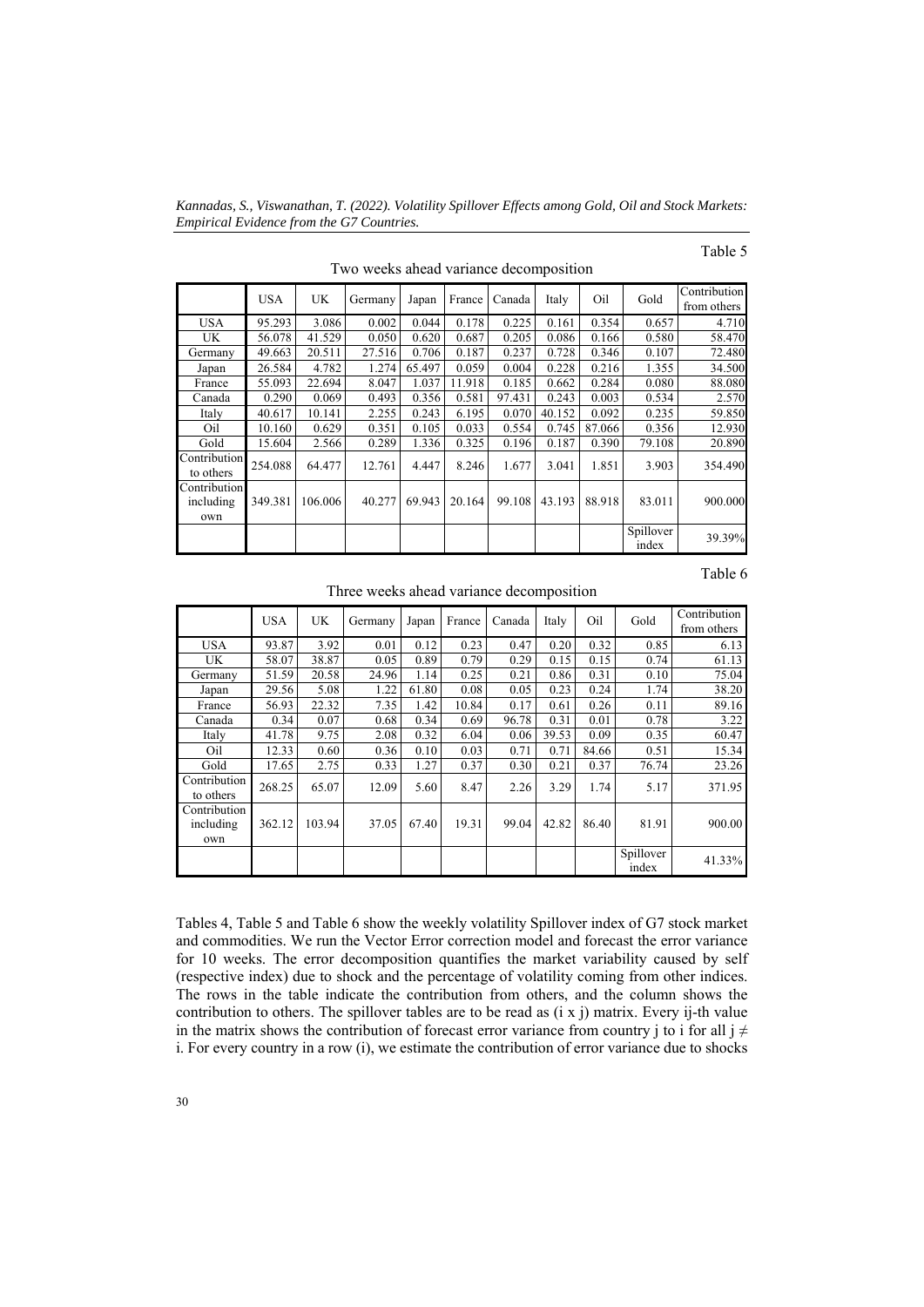or innovations from other countries by simply adding values of (j), for all  $j \neq i$ . The diagonal values in the matrix for every  $i=j$  show the contribution from own to the forecast variance. The total values in every row excluding  $j = j$  show the contribution of volatility from other countries  $j_1, j_2$  – ----  $j_n$ . The diagonal value shows the contribution from its own. The sum of values in every row (i) excluding  $i=j$  or the diagonal element in the row shows the contribution from others. We then add all  $i=1,...n$  to get the total contribution from others. The sum of columns (j) for all  $j \neq i$  provides the contribution of every country to the forecast error variance of other countries. In simple terms, the sum of rows for all  $j \neq i$  highlights the contribution from others. Similarly, the sum of columns for all  $j \neq i$  shows the contribution to others.

## *Spillover index = Contribution from other / Contribution including own*

For example, for One week ahead variance decomposition in the above table, the total contribution from others for three weeks ahead variance decomposition is 371.95, and the total contribution, including own, is 900. Thus, the spillover index =  $371.95/900 = 41.33\%$ .

#### **6. Conclusion**

The economic and financial integration of G7 countries makes the market cointegrated. Price discovery and volatility Spillover is a common phenomenon of cointegrated markets. Gold and Oil price influence the market returns due to oil price affecting inflation. The group of G7 countries contributes nearly 50% of global GDP. The extent of integration among the G7 countries makes the return and volatility getting spillover from one country to another country. For instance, the shock in one country makes the market volatile. When the markets are integrated, the volatility spans from one country to another. We apply the Johansen cointegration test and found the existence of cointegration among gold, oil price and stock markets of G7 countries. During the normal scenario, the price of all three variables would be affected by the economic driving forces. The presence of a cointegrating relationship among the three variables induces the phenomenon of price discovery and volatility spillover effect. If any of the three variables experience shocks, the deviation is temporary and the variables move together in the long run. During economic downturn and high inflation, gold is perceived to be the safer asset and its price is inversely proportional to inflation. Furthermore, during a recession, the stock markets tank, which induces the investors to move to safer investments in gold.

Transmission of volatility is a common phenomenon in an integrated market. We apply Diebold – Yilmax methodology to calculate the spillover index for return and volatility. The spillover index is constructed through a variance decomposition process by running Vector Error Correction Model. We found out the presence of volatility transmission in return and volatility within the G7 countries. The spillover index shows evidence of inward and outward transmission of volatility among the benchmark stock indices of G7 countries and commodities. Traders, investors and speculators can predict the volatility using the spillover index and design appropriate trading strategies.